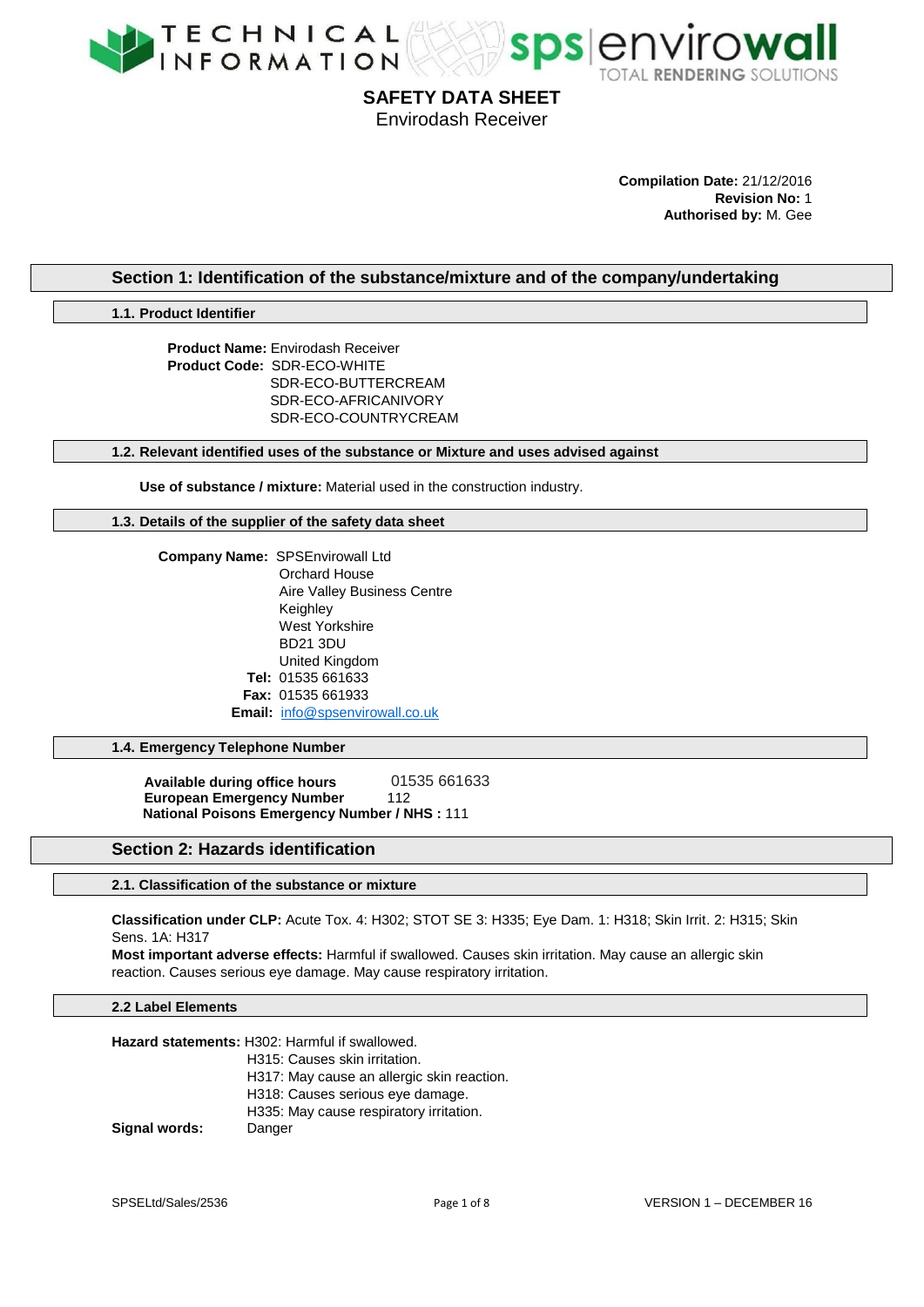



**Hazard pictograms: GHS05: Corrosion** GHS07: Exclamation mark



**Precautionary statements:** P280: Wear protective gloves/protective clothing/eye protection/face protection. P301+312: IF SWALLOWED: Call a POISON CENTER/doctor/ if you feel unwell. P302+352: IF ON SKIN: Wash with plenty of water/. P304+340: IF INHALED: Remove person to fresh air and keep comfortable for breathing. P305+351+338: IF IN EYES: Rinse cautiously with water for several minutes. Remove contact lenses, if present and easy to do. Continue rinsing. P310: Immediately call a POISON CENTER/doctor/.

**2.3. Other Hazards**

**PBT:** This product is not identified as a PBT/vPvB substance.

# **Section 3: Composition/information on ingredients**

#### **3.2. Mixtures**

#### **Hazardous ingredients:** WHITE CEMENT

| EINECS                                                            | CAS        | PBT / WEL | <b>CLP Classification</b>                                                         | Percent |  |
|-------------------------------------------------------------------|------------|-----------|-----------------------------------------------------------------------------------|---------|--|
| 266-043-4                                                         | 65997-15-1 |           | Skin Irrit. 2: H315; Skin Sens. 1A:<br>H317; Eye Dam. 1: H318; STOT SE 3:<br>H335 | 10-30%  |  |
| HYDRATED LIME - REACH registered number(s): 01-2119475151-45-0135 |            |           |                                                                                   |         |  |
| 215-137-3                                                         | 1305-62-0  |           | STOT SE 3: H335; Skin Irrit. 2: H315;<br>Eye Dam. 1: H318                         | 1-10%   |  |

# **Section 4: First aid measures**

#### **4.1. Description of first aid measures**

**Skin contact:** Remove all contaminated clothes and footwear immediately unless stuck to skin. Wash immediately with plenty of soap and water.

**Eye contact:** Bathe the eye with running water for 15 minutes. Transfer to hospital for specialist examination. **Ingestion:** Wash out mouth with water. Do not induce vomiting. If conscious, give half a litre of water to drink immediately. Transfer to hospital as soon as possible.

**Inhalation:** Remove casualty from exposure ensuring one's own safety whilst doing so. Consult a doctor.

#### **4.2. Most important symptoms and effect, both acute and delayed**

**Skin contact:** There may be irritation and redness at the site of contact.

**Eye contact:** There may be pain and redness. The eyes may water profusely. There may be severe pain. The vision may become blurred. May cause permanent damage.

**Ingestion:** There may be soreness and redness of the mouth and throat. Nausea and stomach pain may occur. There may be difficulty swallowing. There may be vomiting.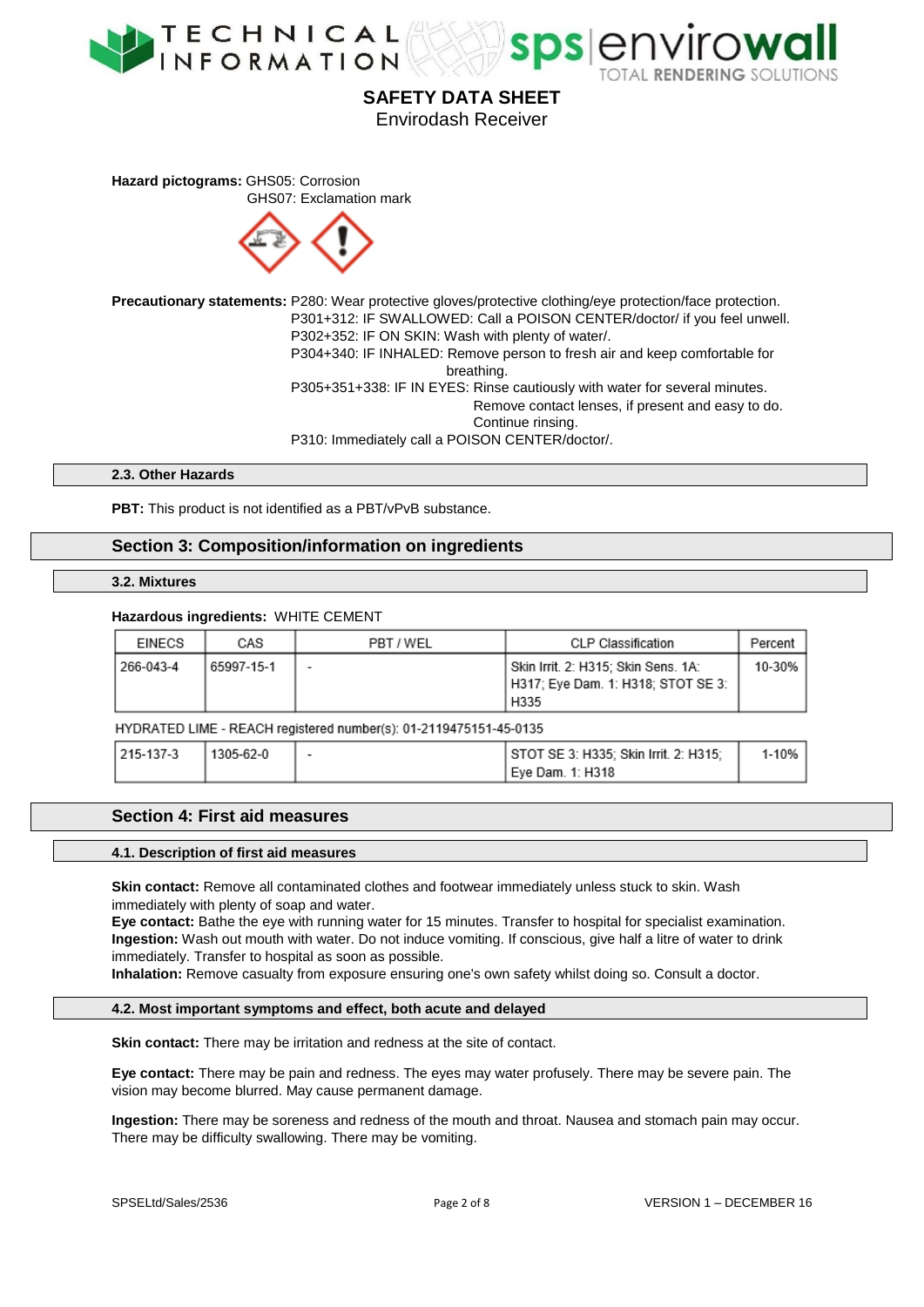



Envirodash Receiver

**Inhalation:** There may be irritation of the throat with a feeling of tightness in the chest. Absorption through the lungs can occur causing symptoms similar to those of ingestion.

**Delayed / immediate effects:** Immediate effects can be expected after short-term exposure.

**4.3. Indication of any immediate medical attention and special treatment needed**

**Immediate / special treatment:** Eye bathing equipment should be available on the premises.

## **Section 5: Fire-fighting measures**

#### **5.1. Extinguishing media**

Suitable extinguishing media for the surrounding fire should be used. Use water spray to cool containers

### **5.2. Special hazards arising from the substance or mixture**

**Exposure hazards:** In combustion emits toxic fumes.

#### **5.3. Advice for fire-fighters**

Wear self-contained breathing apparatus. Wear protective clothing to prevent contact with skin and eyes.

### **Section 6: Accidental release measures**

#### **6.1. Personal precautions, protective equipment and emergency procedures**

**Personal precautions:** Mark out the contaminated area with signs and prevent access to unauthorised personnel. Do not attempt to take action without suitable protective clothing - see section 8 of SDS. Do not create dust. Refer to section 8 of SDS for personal protection details. If outside do not approach from downwind.

#### **6.2. Environmental precautions**

Do not discharge into drains or rivers. Contain the spillage using bunding

#### **6.3. Methods and material for containment and cleaning up**

**Clean-up procedures:** Transfer to a closable, labelled salvage container for disposal by an appropriate method.

#### **6.4. Reference to other sections**

Refer to section 8 of SDS.

#### **Section 7: Handling and storage**

#### **7.1. Precautions for safe handling**

**Handling requirements**: Avoid direct contact with the substance. Ensure there is sufficient ventilation of the area. Avoid the formation or spread of dust in the air.

#### **7.2. Conditions for safe storage, including any incompatibilities**

**Storage conditions:** Store in a cool, well ventilated area. Keep container tightly closed. **Suitable packaging:** No data available.

#### **7.3. Specific end use(s)**

No data available.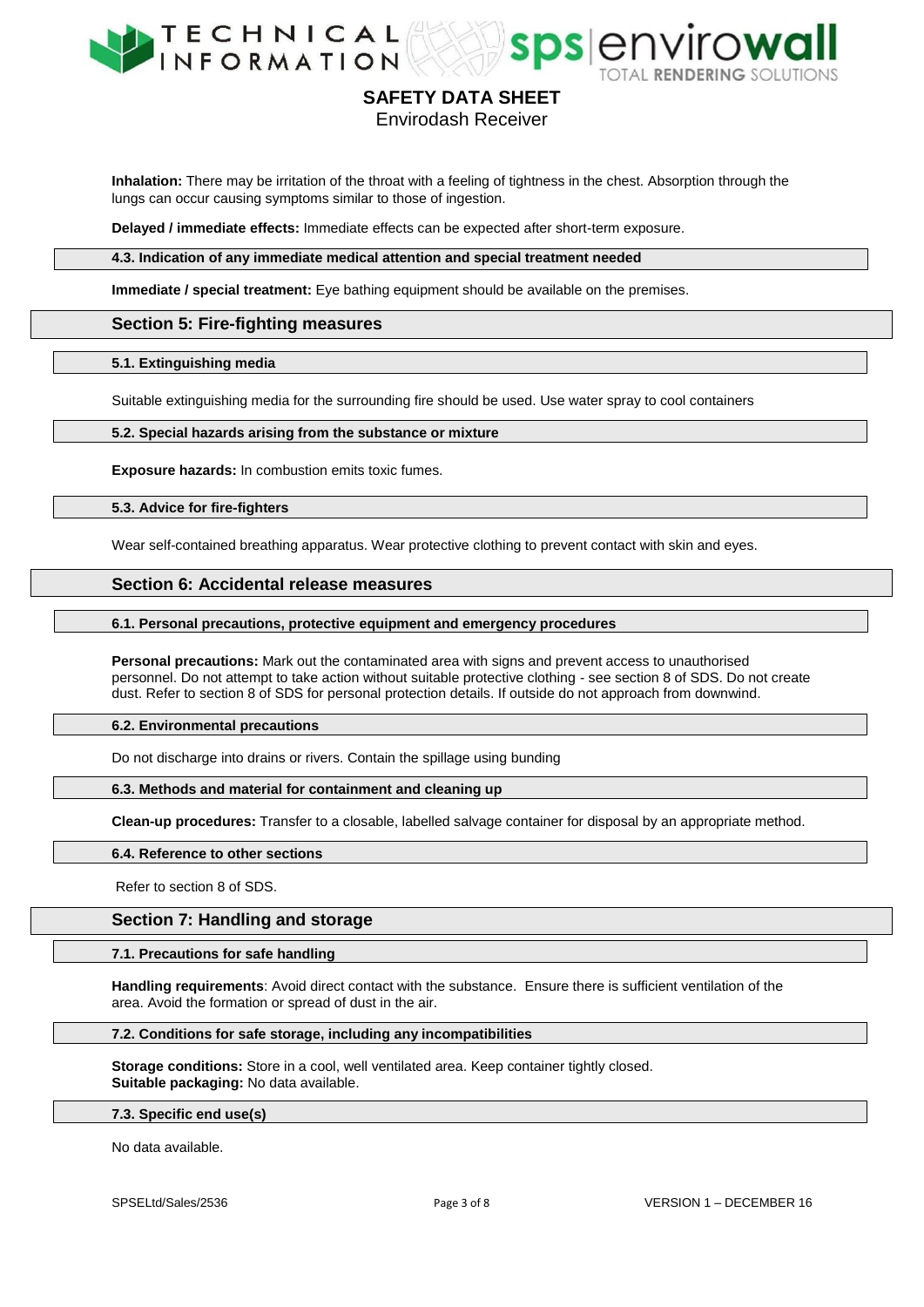



Envirodash Receiver

# **Section 8: Exposure controls/personal protection**

#### **8.1. Control parameters**

#### **Hazardous ingredients:**

#### WHITE CEMENT

#### Workplace exposure limits:

**Respirable dust** 

| State                | 8 hour TWA | 15 min. STEL       | 8 hour TWA               | 15 min. STEL |  |  |
|----------------------|------------|--------------------|--------------------------|--------------|--|--|
| EU                   | -          | $\sim$             | 4mg/m <sup>3</sup>       |              |  |  |
| <b>HYDRATED LIME</b> |            |                    |                          |              |  |  |
| EU                   | 1mg/mª     | 4mg/m <sup>3</sup> | $\overline{\phantom{a}}$ |              |  |  |

#### **DNEL/PNEC Values**

#### **Hazardous ingredients:**

#### **HYDRATED LIME**

| Type | Exposure            | Value    | Population | Effect |
|------|---------------------|----------|------------|--------|
| PNEC | Fresh water         | 490µg/L  |            |        |
| PNEC | Soil (agricultural) | 1080mg/L |            |        |

#### **8.2. Exposure controls**

**Engineering measures:** Ensure there is sufficient ventilation of the area.

**Respiratory protection:** Self-contained breathing apparatus must be available in case of emergency. Respiratory protective device with particle filter**.** 

**Hand protection: Protective gloves.** 

**Eye protection:** Tightly fitting safety goggles. Ensure eye bath is to hand.

**Skin protection:** Protective clothing.

**Environmental:** No data available.

# **Section 9: Physical and chemical properties**

#### **9.1. Information on basic physical and chemical properties**

**State:** Powder **Colour:** Grey **Odour:** Odourless **Evaporation rate:** Not applicable. **Oxidising:** Not applicable. **Solubility in water:** Not applicable. **Also soluble in:** No data available.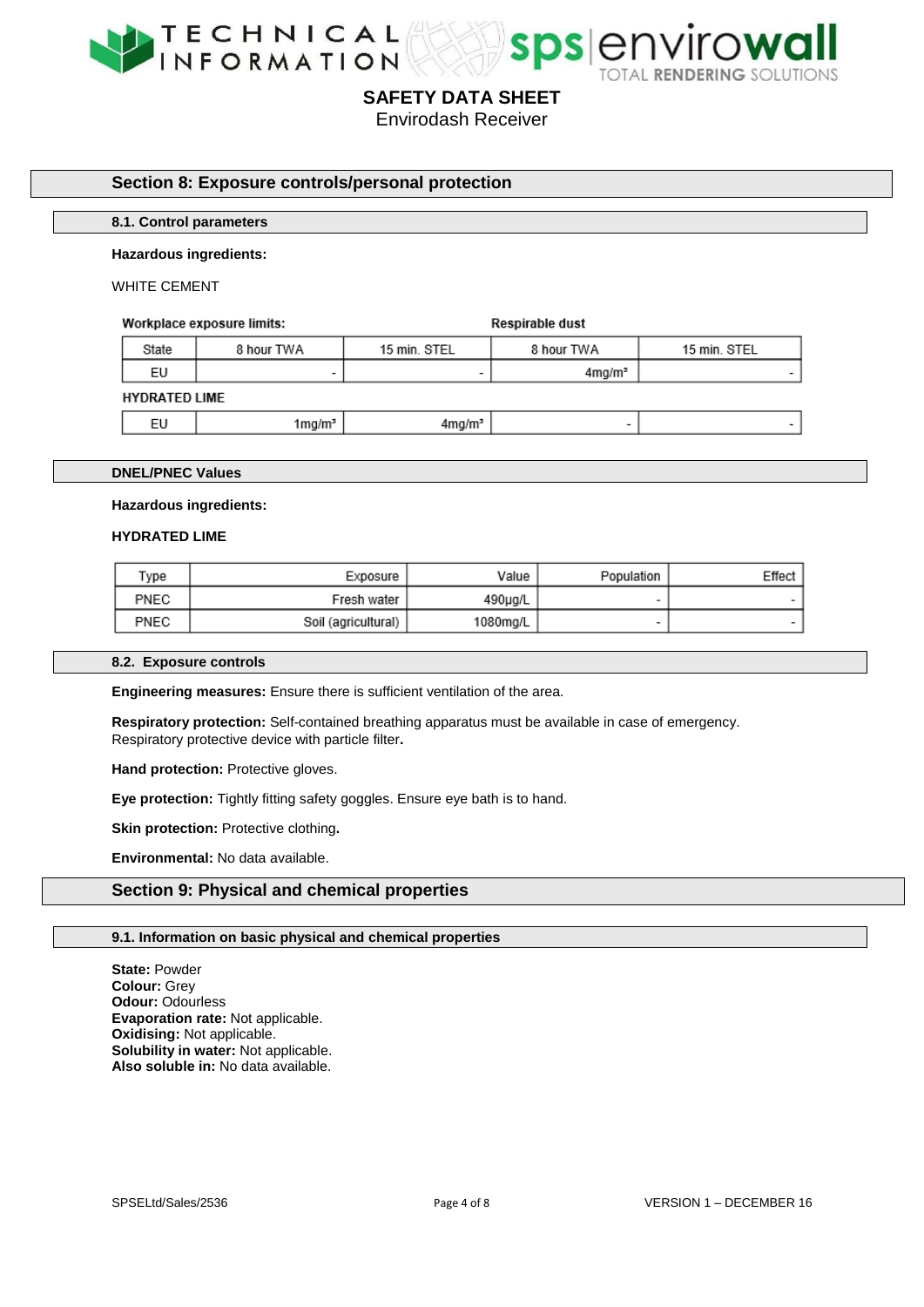



Envirodash Receiver

**Viscosity test method:** Not applicable. **Boiling point/range°C:** Not applicable. **Melting point/range°C:** Not applicable. **Flammability limits %: lower:** Not applicable. **upper:** Not applicable. **Flash point°C:** Not applicable**. Part.coeff. n-octanol/water:** Not applicable**. Autoflammability°C:** Not applicable**. Vapour pressure:** Not applicable. **Relative density:** Not applicable**. pH:** Not applicable**. VOC g/l:** Not applicable.

#### **9.2. Other information**

No data available

# **Section 10: Stability and reactivity**

#### **10.1. Reactivity**

Stable under recommended transport or storage conditions

#### **10.2. Chemical stability**

Stable under normal conditions.

#### **10.3. Possibility of hazardous reactions**

Hazardous reactions will not occur under normal transport or storage conditions. Decomposition may occur on exposure to conditions or materials listed below.

#### **10.4. Conditions to avoid**

Heat**.** 

#### **10.5. Incompatible materials**

**Materials to avoid:** Strong oxidising agents. Strong acids.

#### **10.6. Hazardous decomposition products**

In combustion emits toxic fumes.

# **Section 11: Toxicological information**

#### **11.1. Information on toxicological effects**

#### **Hazardous ingredients:**

| HYDRATED LIME |  |
|---------------|--|
|---------------|--|

| DERMAL            | RB1 | LD50 | >2500 | mg/kg |
|-------------------|-----|------|-------|-------|
| <sup>I</sup> ORAL | RA1 | LD50 | >2000 | mg/kg |

#### Relevant hazards for substance:

|--|--|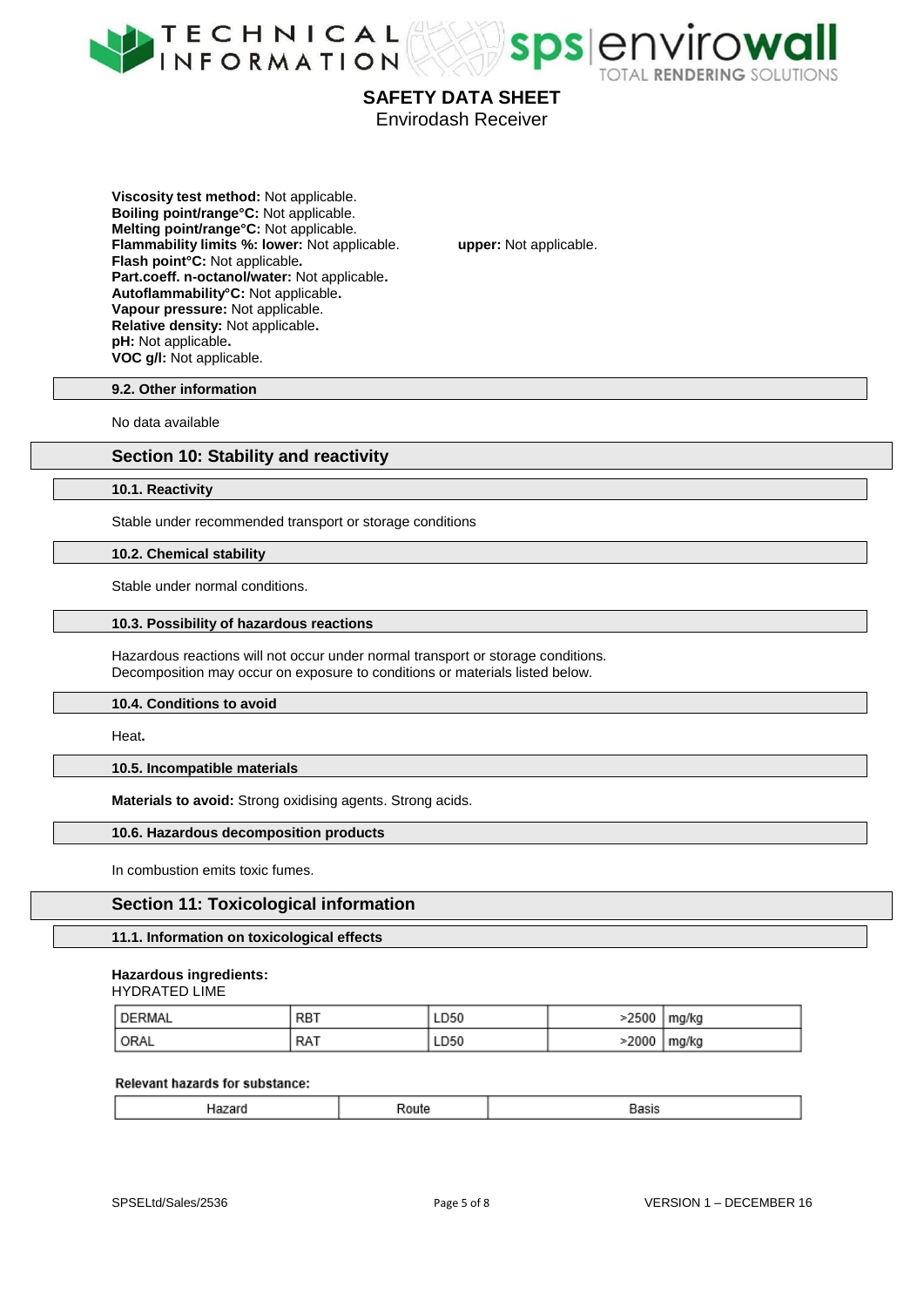



Envirodash Receiver

| Acute toxicity (ac. tox. 4)   | ING | Hazardous: calculated |
|-------------------------------|-----|-----------------------|
| l Skin corrosion/irritation   | DRM | Hazardous: calculated |
| Serious eye damage/irritation | OPT | Hazardous: calculated |
| STOT-single exposure          | INH | Hazardous: calculated |

#### **Symptoms/routes of exposure**

**Skin contact:** There may be irritation and redness at the site of contact.

**Eye contact:** There may be pain and redness. The eyes may water profusely. There may be severe pain. The vision may become blurred. May cause permanent damage.

**Ingestion:** There may be soreness and redness of the mouth and throat. Nausea and stomach pain may occur. There may be difficulty swallowing. There may be vomiting.

**Inhalation:** There may be irritation of the throat with a feeling of tightness in the chest. Absorption through the lungs can occur causing symptoms similar to those of ingestion.

**Delayed / immediate effects:** Immediate effects can be expected after short-term exposure.

**Other information:** No data available.

# **Section 12: Ecological information**

#### **12.1. Toxicity**

#### **Hazardous ingredients:**

# **HYDRATED LIME**

| FRESHWATER ALGAE           | 48H EC50  | 184.57 | ma/l  |
|----------------------------|-----------|--------|-------|
| FRESHWATER ALGAE           | 72H NOEC  | 48     | mg/l  |
| Freshwater fish            | 96H LC50  | 50.6   | mg/l  |
| Freshwater invertebrates   | 48H EC50  | 49.1   | mg/l  |
| Marine water fish          | 96H LC50  | 457    | mg/l  |
| Marine water invertebrates | 14d NOEC  | 32     | mg/l  |
| Marinewater invertebrates  | 96H LC50  | 158    | mg/l  |
| Soil macroorganisms        | EC10/LC10 | 2000   | mg/kg |
| Soil microorganisms        | EC10/LC10 | 12000  | mg/kg |
| Terrestrial plants         | 21d NOEC  | 1080   | mg/kg |

#### **12.2. Persistence and degradability**

Biodegradable.

## **12.3. Bioaccumulative potential**

No Bioaccumulation potential.

#### **12.4. Mobility in soil**

No data available

#### **12.5. Results of PBT and vPvB assessment**

**PBT identification:** This product is not identified as a PBT/vPvB substance.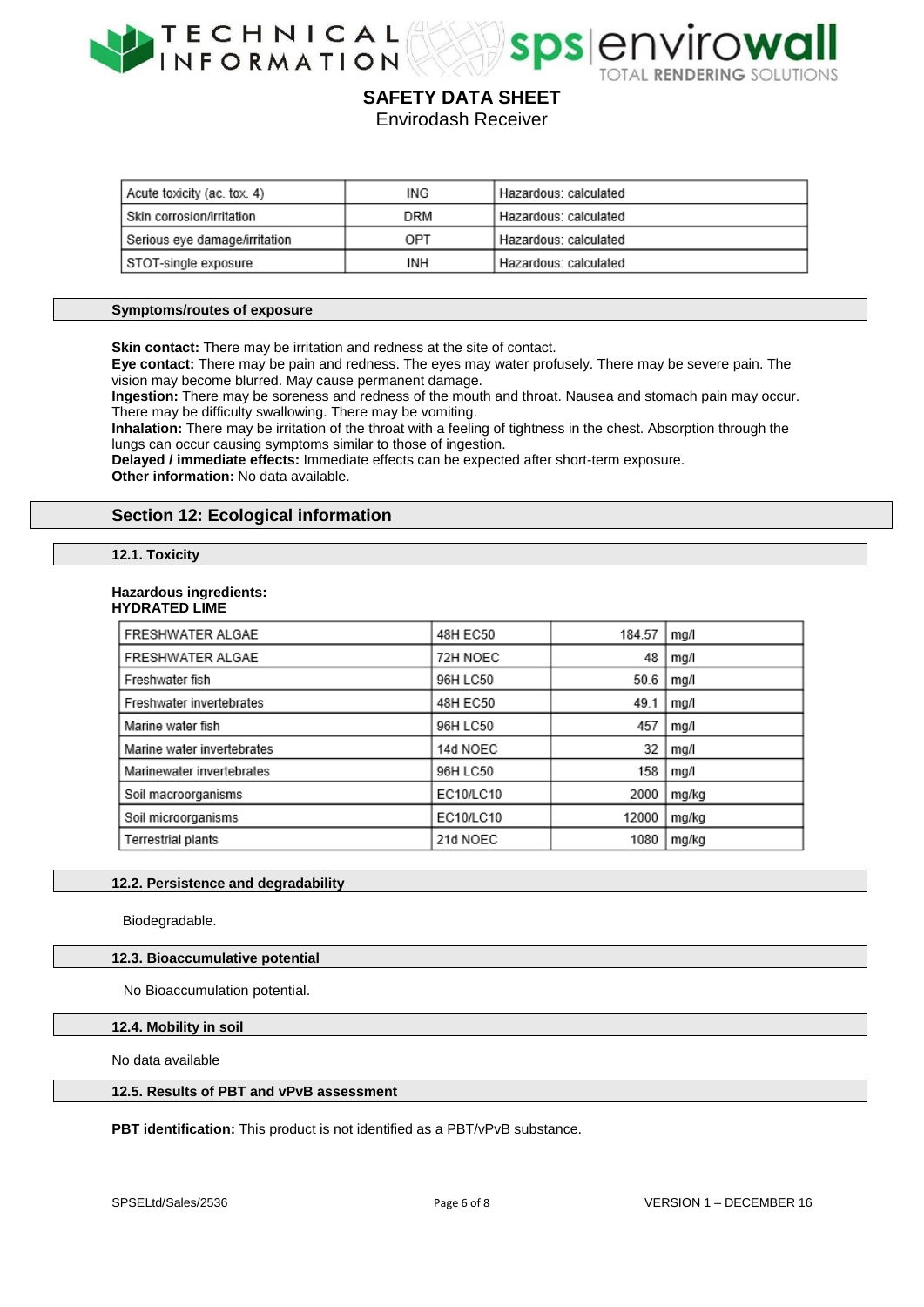



#### **12.6. Other adverse effects**

Negligible ecotoxicity.

# **Section 13: Disposal considerations**

#### **13.1. Waste treatment methods**

**Disposal operations:** Transfer to a suitable container and arrange for collection by specialised disposal company.

**NB:** The user's attention is drawn to the possible existence of regional or national regulations regarding disposal.

#### **Section 14: Transport information**

**14.1. UN number**

Not regulated

#### **14.2. UN proper shipping name**

No data available

**14.3. Transport hazard class(es)**

Transport class: n/a

**14.4. Packing group**

n/a

**14.5. Environmental hazards**

**Environmentally hazardous: No <b>Marine pollutant: No Marine pollutant: No** 

**14.6. Special precautions for user**

**Special precautions:** No special precautions

#### **Section 15: Regulatory information**

**15.1. Safety, health and environmental regulations/legislation specific for the substance or mixture**

**Specific regulations:** Not applicable

#### **15.2. Chemical Safety Assessment**

A chemical safety assessment has not been carried out for the substance or the mixture by the supplier.

# **Section 16: Other information**

**This safety data sheet is prepared in accordance with Commission Regulation (EU) No 453/2010. \* indicates text in the SDS which has changed since the last revision.**